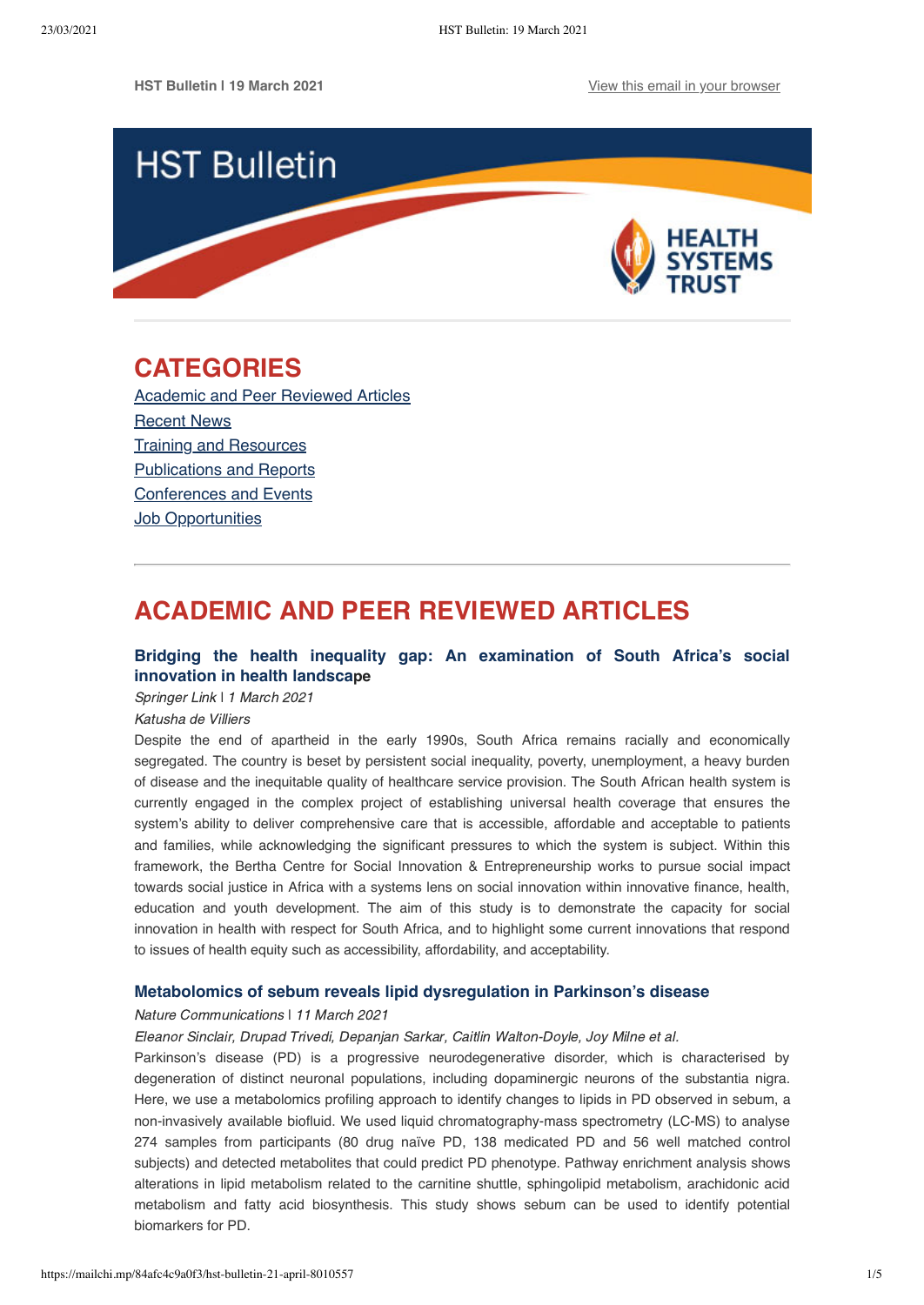#### **[Triple jeopardy: disabled people and the COVID-19 pandemic](https://www.thelancet.com/journals/lancet/article/PIIS0140-6736(21)00625-5/fulltext)**

#### The Lancet | 16 March 2021

### Tom Shakespeare, Florence Ndagire and Queen Seketi

People with disabilities have been differentially affected by COVID-19 because of three factors: the increased risk of poor outcomes from the disease itself, reduced access to routine health care and rehabilitation, and the adverse social impacts of efforts to mitigate the pandemic. 10 years ago, WHO's World Report on Disability noted that people with disabilities were more likely to be older, poorer, experience comorbidities, and be female. Older age, deprivation, and comorbidities are also associated with increased risk of severe outcomes from COVID-19. Risk of death from COVID-19 between Jan 24 and Nov 30, 2020, in England was 3/1 times greater for men with disabilities and 3/5 times greater for women with disabilities than for men and women without disabilities. People with intellectual disabilities living in congregate residential settings, relevant mainly to high-income settings, had a higher risk of death from COVID-19 than people without disabilities. But even in household settings, people with intellectual disability have an increased risk of COVID-19 death.

## **[A scoping review of evaluated Indigenous community-based mental wellness](https://www.rrh.org.au/journal/article/6203) initiatives**

#### Rural and Remote Health ǀ 17 March 2021

Jeyasakthi Venugopal, Melody Ninomiya, Nadia Greenor, Laura Peach, Renee Linklater, et al

Many Indigenous peoples around the world are disproportionately affected by mental health challenges, due to intergenerational and collective trauma stemming from historical losses and ongoing colonialism. A growing body of literature suggests that mental wellness initiatives are more culturally safe and result in more successful and sustainable outcomes when they are developed by, for and with Indigenous communities using community-driven approaches that prioritize and privilege Indigenous leadership, knowledge systems, beliefs and practices. However, knowledge has not been synthesized on mental wellness initiatives and the extent of community engagement during the development, implementation, and evaluation stages of these initiatives.

**[\(Return to Top\)](#page-0-1)**

# <span id="page-1-0"></span>**RECENT NEWS**

#### **[World TB Day 2021](https://www.cdc.gov/tb/worldtbday/default.htm)**

Centers for Disease Control and Prevention | March 2021

Each year, we recognize World TB Day on March 24. This annual event commemorates the date in 1882 when Dr. Robert Koch announced his discovery of Mycobacterium tuberculosis, the bacillus that causes tuberculosis (TB). World TB Day is a day to educate the public about the impact of TB around the world. CDC, along with our partners and colleagues around the world share successes in TB prevention and control and raise awareness of the challenges that hinder our progress toward the elimination of this devastating disease.

## **['WHO As Fragile As It Is Indispensable' – Report Probes Geneva Global Health Hub's](https://healthpolicy-watch.news/who-as-fragile-as-it-is-indispensable-report-probes-international-geneva-response-to-covid-crisis/) Response To COVID Crisis**

#### Health Policy Watch \ 12 March 2021

One year after the World Health Organization (WHO) declared the coronavirus outbreak a pandemic on 11 March 2020, a new report by the Foundation for Geneva has traced the success and the failures of the WHO and other international Geneva organisations in their response – as well as the implications for the future of multilateralism. "This deep-dive into 2020, seen from international Geneva, reveals in a crude way the underlying planetary crises: multilateralism at half-mast, states turning in on themselves, the race for drugs and vaccines, and vaccines disrupted by private financial issues and national sovereignty, increasingly noisy alternative truths, etc. But what COVID reveals is also the capacity of the international community to unite to defeat the same common enemy, with a cockpit located mainly in Geneva," states the report, released this week.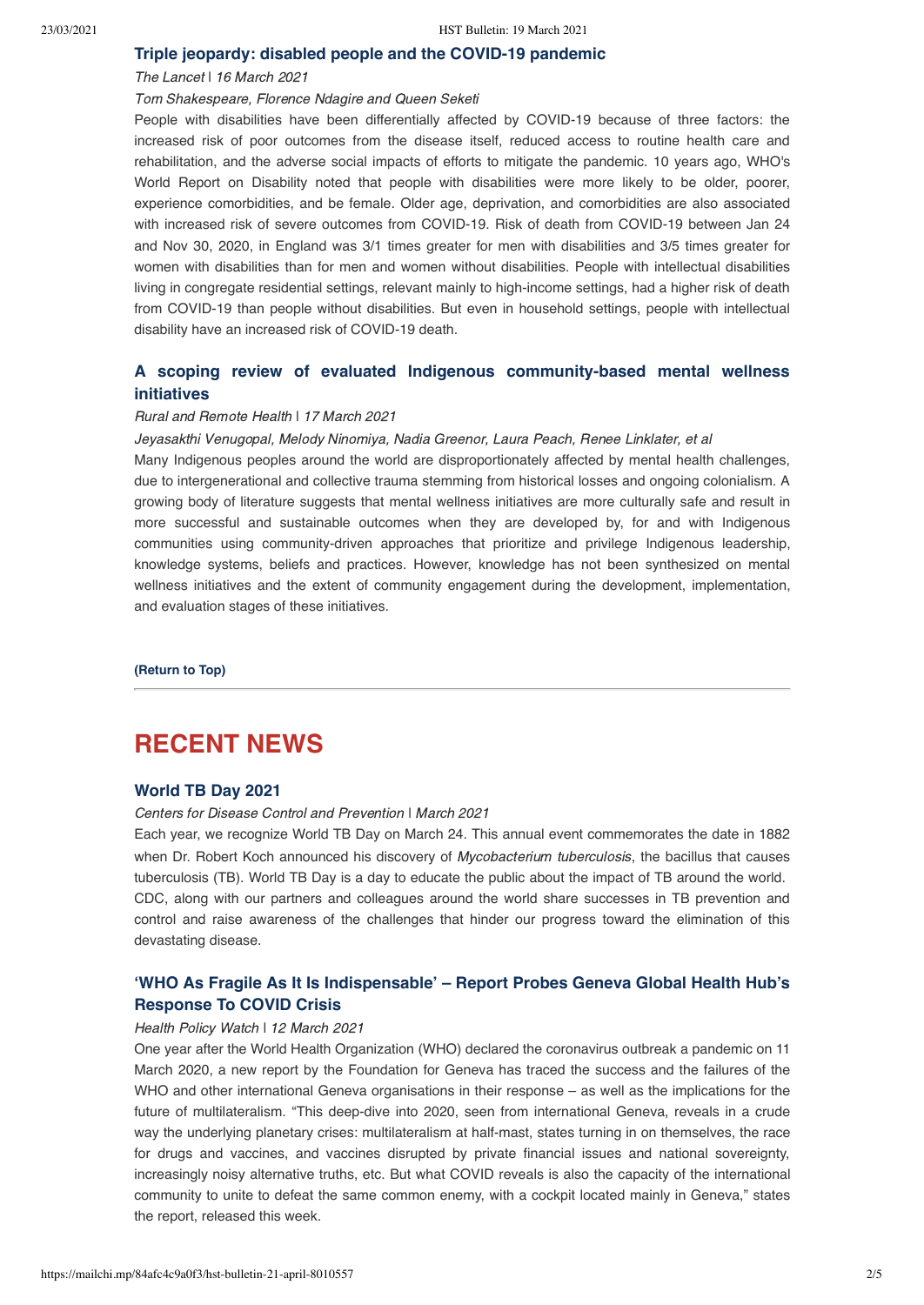### **[Access to COVID-19 vaccines: looking beyond COVAX](https://www.thelancet.com/journals/lancet/article/PIIS0140-6736(21)00617-6/fulltext#%20)**

#### The Lancet | 13 March 2021

Global health leaders have been in a congratulatory mood. On March 1, they celebrated the first vaccinations against COVID-19 in Africa delivered through COVAX—the scheme led by GAVI, CEPI, and WHO to support research and development, raise funding, and negotiate the bulk purchase and equitable global distribution of vaccines for COVID-19. As of March 9, 12 million doses have been shipped to 29 countries, marking the beginning of the largest vaccine roll-out in history. This is an unprecedented achievement. Yet COVAX is wholly unequipped to resolve many of the most pressing threats to its mission. Global vaccination is central to ending the pandemic, yet it has been dealt with at far too low a political level. Too many obstacles are going unchallenged. A high-level individual or group with political acumen, technical competency, and the ability to advocate for justice is needed to galvanise the effort.

## **[What is a COVID-19 variant strain?](https://www.mayoclinic.org/what-is-a-covid-19-variant-strain/vid-20508903)**

#### Mayo Clinic ǀ 13 March 2021

Variant basically means a mutation that occurs in the virus over time. So just with natural evolution over time, as the virus infects people, it has the opportunity to replicate its genome, and every time it replicates its genome, there are chances for errors or mutations to occur. We've now been a year with this virus and as it's infected millions of people, it's replicated its genome billions of times and errors have been incorporated. These have resulted in mutations or variants. We fully expected that variants/mutations would occur with this virus.

### **[Baby drought of Covid-19 crisis risks population crunch](https://www.news24.com/fin24/economy/coronavirus-social-distancing-likely-helped-prevent-or-dissuade-people-from-having-babies-20210314)**

#### Fin24 ǀ 14 March 2021

More than a year since the global pandemic struck, its damage to the population growth is starting to become starkly clear, and not just because of the grim death toll. Major economies from Italy to Singapore, already afflicted by dire demographics, are seeing that phenomenon accelerate after measures limiting social contacts and the worst growth crisis in generations combined to prevent or dissuade people from having babies. While workplace closures and forced isolation might have encouraged couples to spend time together productively, the number of newborns has been dwarfed by plunging fertility emerging in national data for 2020.

## **[Oxford/AstraZeneca vaccine and blood clots: Should we be worried?](https://www.sciencefocus.com/news/oxford-astrazeneca-vaccine-and-blood-clots-should-we-be-worried/?utm_source=Adestra&utm_medium=Email&utm_content=FOC2&utm_campaign=Science%20Focus%20Newsletter_801600_Focus_Automated%20Newsletters_18970208&utm_source=Adestra&utm_medium=email&utm_term=&utm_content=&utm_campaign=Science%20Focus%20Newsletter)**

#### Science Focus | 16 March 2021

A number of countries in Europe and across the world have suspended use of the Oxford/AstraZeneca coronavirus vaccine. It comes amid reports of a small number of people developing blood clots after having the jab. Here we take a look at the key questions surrounding the situation.

What has happened? There have been a small number of reports of people experiencing blood clots in the days and weeks after receiving the Oxford vaccine. The European Medicines Agency (EMA) reported one person in Austria was diagnosed with blood clots and died 10 days after vaccination, but it stressed there is "currently no indication that vaccination has caused these conditions". The World Health Organisation (WHO), the EMA and the UK's Medicines and Healthcare products Regulatory Agency (MHRA) said there was no evidence of a link between the vaccine and an increased risk of blood clots.

## **[Warnings that Covid infections in SA are slowly increasing](https://ewn.co.za/2021/03/17/warnings-that-covid-infections-in-sa-are-slowly-increasing/amp)**

#### EWN ǀ 17 March 2021

Coronavirus infections in South Africa are slowly starting to increase. This is according to actuary Louis Rossouw who analyses data on the pandemic's trajectory compiled by the National Institute of Communicable Diseases (NICD). In the past few days the Northern Cape, in particular, has seen a marked increase. In epidemiology, the basic reproduction number reflects the average number of people being infected by one person. Rossouw is the head of research & analytics at reinsurance company Gen Re South Africa and member of the COVID-19 actuaries response group; he looked at this data to track the movement of the pandemic in the country.

#### **[\(Return to Top\)](#page-0-1)**

# <span id="page-2-0"></span>**TRAINING AND RESOURCES**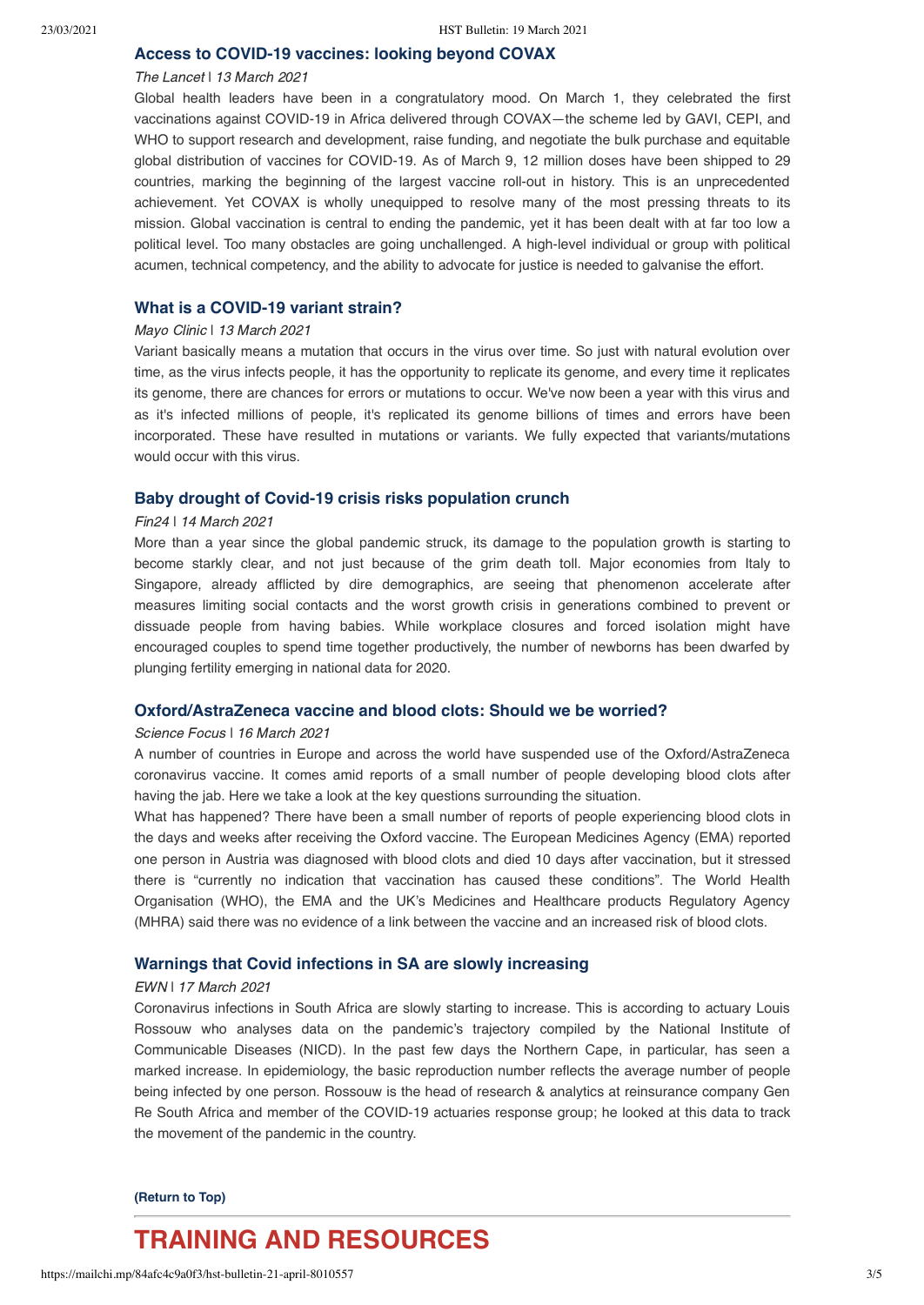### **[EVDS Self Registration Portal User Manual](https://sacoronavirus.co.za/evds/)**

Healthcare worker and not registered to receive the COVID-19 vaccine yet? View the step-to-step guide for how to register.

## **[South Africa Global Fund Country Dialogue Survey](https://docs.google.com/forms/d/e/1FAIpQLScjxlNRsBc4NSBfsHPOM1y79aA_PF6LtxA4EVs590zpVxQ9uQ/viewform)**

For the past 18 years, the Global Fund has worked with partners around the world to fight AIDS, tuberculosis, malaria, and strengthen systems for health. Since 2003, the Global Fund has invested more than \$1 billion (R15 billion) in South Africa. In partnership with the South African Government, this investment has helped provide life-saving treatment to 4.86 million people living with HIV, reach 2 million key and vulnerable populations with HIV prevention programs, treat 210,000 people with TB, and place 134,000 vulnerable people onto TB preventive therapy. In December 2019, the Global Fund allocated South Africa an additional \$546,766,626 (R8.1 billion) for HIV and TB programs to be implemented from April 2022 to March 2025. To access this funding, the South African Country Coordinating Mechanism (CCM) is developing a funding request to the Global Fund, due on 15 August 2021. It is important that the funding request be strategically focused and technically sound. It must be aligned to the National Strategic Plan on HIV, TB and STIs, and reflect the issues and priorities of South Africans in their diversity. This survey invites you to engage in shaping the broad funding priorities, which will inform more in-depth discussions at constituency consultations in February and March. The survey has 21 questions and should take about half an hour to complete. The CCM deeply appreciates and greatly values your contributions to this national initiative of ending HIV and TB. Let our actions count!

#### **[\(Return to Top\)](#page-0-1)**

# <span id="page-3-0"></span>**PUBLICATIONS AND REPORTS**

## **[Handbook on gender-responsive police services for women and girls subject to](https://www.unwomen.org/en/digital-library/publications/2021/01/handbook-gender-responsive-police-services) violence**

Strengthening the justice sector response, particularly that of law enforcement, has consistently been cited as one of the most challenging issues when responding to violence against women and girls. A positive initial contact experience with police is crucial for survivors of violence and a high-quality police and justice response must be available and accessible to all women and girls who are navigating an oftencomplex justice system, especially those who are most marginalized and are at greater risk of experiencing violence. To respond to this need, UN Women, under the framework of the UN Joint Global Programme on Essential Services, and in partnership with UNODC and the IAWP, have developed a handbook on gender-responsive police services for women and girls subject to violence. The handbook is based on and complements existing global and country-specific handbooks and training materials for law enforcement. It covers in depth areas such as: gender-responsive police investigations; prevention; intersectionality; survivor-centred approaches; promoting positive masculinities; coordination; institutionbuilding; and emerging issues such as online and ICT-facilitated violence against women and girls. The handbook also includes guidance on responding to violence against women and girls during crises, including pandemics. The target audience for the guidance is police middle managers; however, it can equally be used to engage senior management on institutional transformation and training for frontline responders, in police academies and 'refresher courses'.

**[\(Return to Top\)](#page-0-1)**

# <span id="page-3-1"></span>**CONFERENCES AND EVENTS**

#### **[International Conference on Nursing and Midwifery Leadership](https://waset.org/nursing-and-midwifery-leadership-conference-in-april-2021-in-cape-town)**

The International Research Conference is a federated organization dedicated to bringing together a significant number of diverse scholarly events for presentation within the conference program. Events will run over a span of time during the conference depending on the number and length of the presentations. With its high quality, it provides an exceptional value for students, academics and industry researchers. Date: 15 – 16 April 2021